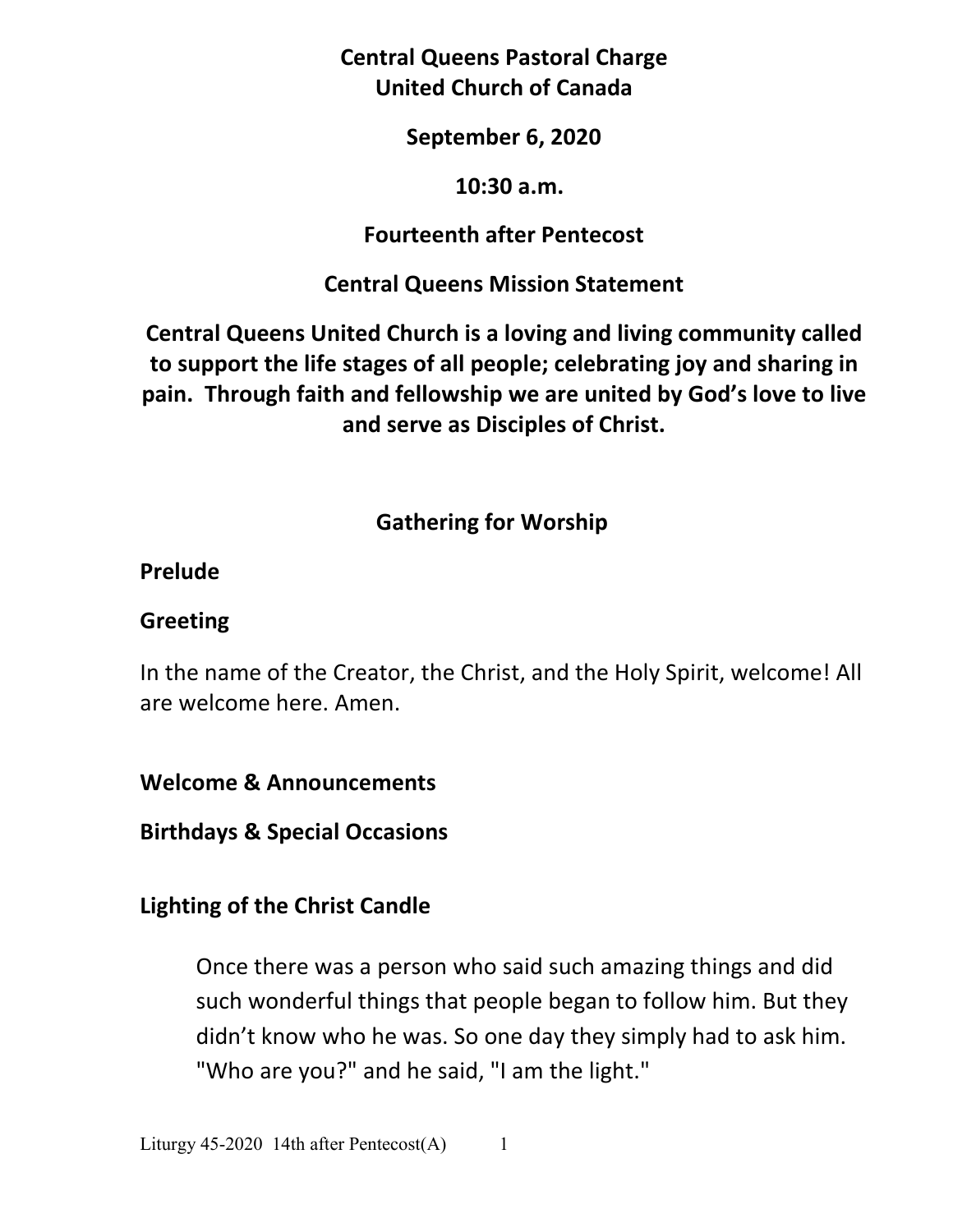## **Quiet Preparation for Worship**

### **Bible Presentation**

| <b>Introit</b> | "Where Two or Three" | MV #14 X4 |
|----------------|----------------------|-----------|
|----------------|----------------------|-----------|

#### **Call to Worship**

 Watch and listen for the wonders of our God. **Our God is among us.** 

 Watch and listen for the goodness of our God. **Our God moves among us.** 

 Watch and listen, for God is here. **Our God dwells among us.** 

Let us then open our hearts, minds, and Spirit as we worship. **Amen!** 

**Hymn** "Praise the Lord with the Sound of Trumpet"VU #245

**Prayer of Approach**

 **God, the encourager, God, the compassionate, God, the merciful, holy, blessed: disturb us. Rouse us from our sleep. Lift us into consciousness of your presence. Change us, move us, mold us for the better; so that, at the sound of your voice at the call of our name we will never be the same. May this worship do this and so much more, in the name of Jesus.**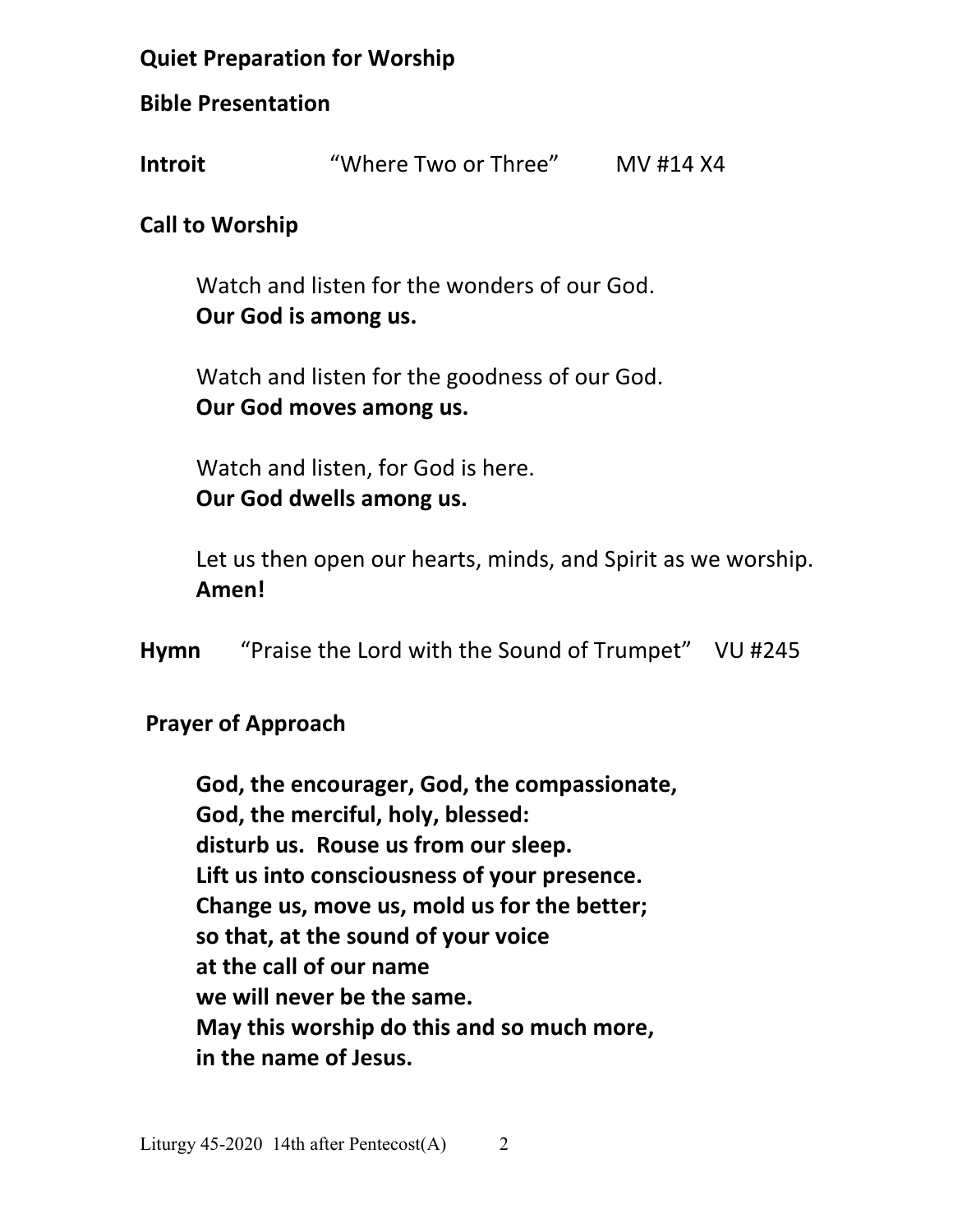*We share in the ancient prayer Jesus prayed ...*

 **Lord's Prayer** 

**Our Father, who art in heaven, hallowed be thy name. Thy Kingdom come, thy will be done on earth, as it is in heaven. Give us this day our daily bread; and forgive us our trespasses, as we forgive those who trespass against us; and lead us not into temptation, but deliver us from evil. For thine is the kingdom, the power, and the glory, for ever and ever. Amen.** 

**Psalm 149** VU #872-873

**Hymn**  $\qquad$  "Like a Rock" MV #92

**All God's Children** 

## **Presentation of Our Gifts**

## **Offertory Invitation**

 God has provided what we need to enjoy God's creation, and serve God and neighbour in loving kindness. Our offering will spread the gifts God gives to neighbours in need in the name of Christ, our Lord.

| <b>Offertory</b> |                                         | "What Can I Do?" | MV #191 |
|------------------|-----------------------------------------|------------------|---------|
|                  | Liturgy 45-2020 14th after Pentecost(A) |                  |         |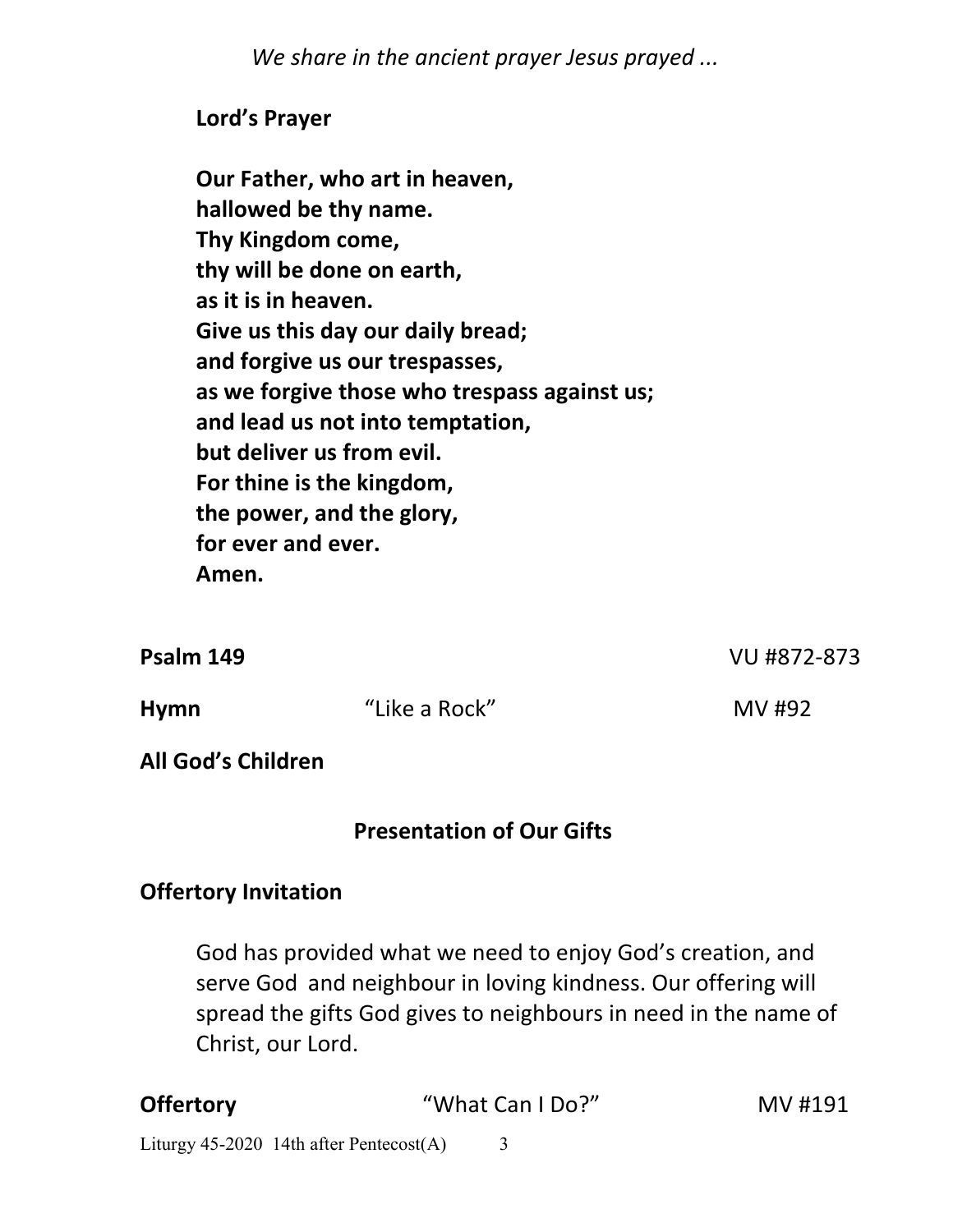#### **Presentation of Offering**

**Offertory Prayer** 

**These gifts represent the best of ourselves, O God – we attest, with joy, that we can do no better. Receive them with our prayers. Take and use them for your goodness. In the name of Jesus we pray. Amen.** 

**Listening for the Word**

#### **Sacred Readings**

#### **Exodus 12:1-14**

The LORD said to Moses and Aaron in the land of Egypt: This month shall mark for you the beginning of months; it shall be the first month of the year for you. Tell the whole congregation of Israel that on the tenth of this month they are to take a lamb for each family, a lamb for each household. If a household is too small for a whole lamb, it shall join its closest neighbour in obtaining one; the lamb shall be divided in proportion to the number of people who eat of it. Your lamb shall be without blemish, a yearold male; you may take it from the sheep or from the goats. You shall keep it until the fourteenth day of this month; then the whole assembled congregation of Israel shall slaughter it at twilight. They shall take some of the blood and put it on the two doorposts and the lintel of the houses in which they eat it. They shall eat the lamb that same night; they shall eat it roasted over the fire with unleavened bread and bitter herbs. Do not eat any of it raw or boiled in water, but roasted over the fire, with its head, legs, and inner organs. You shall let none of it remain until the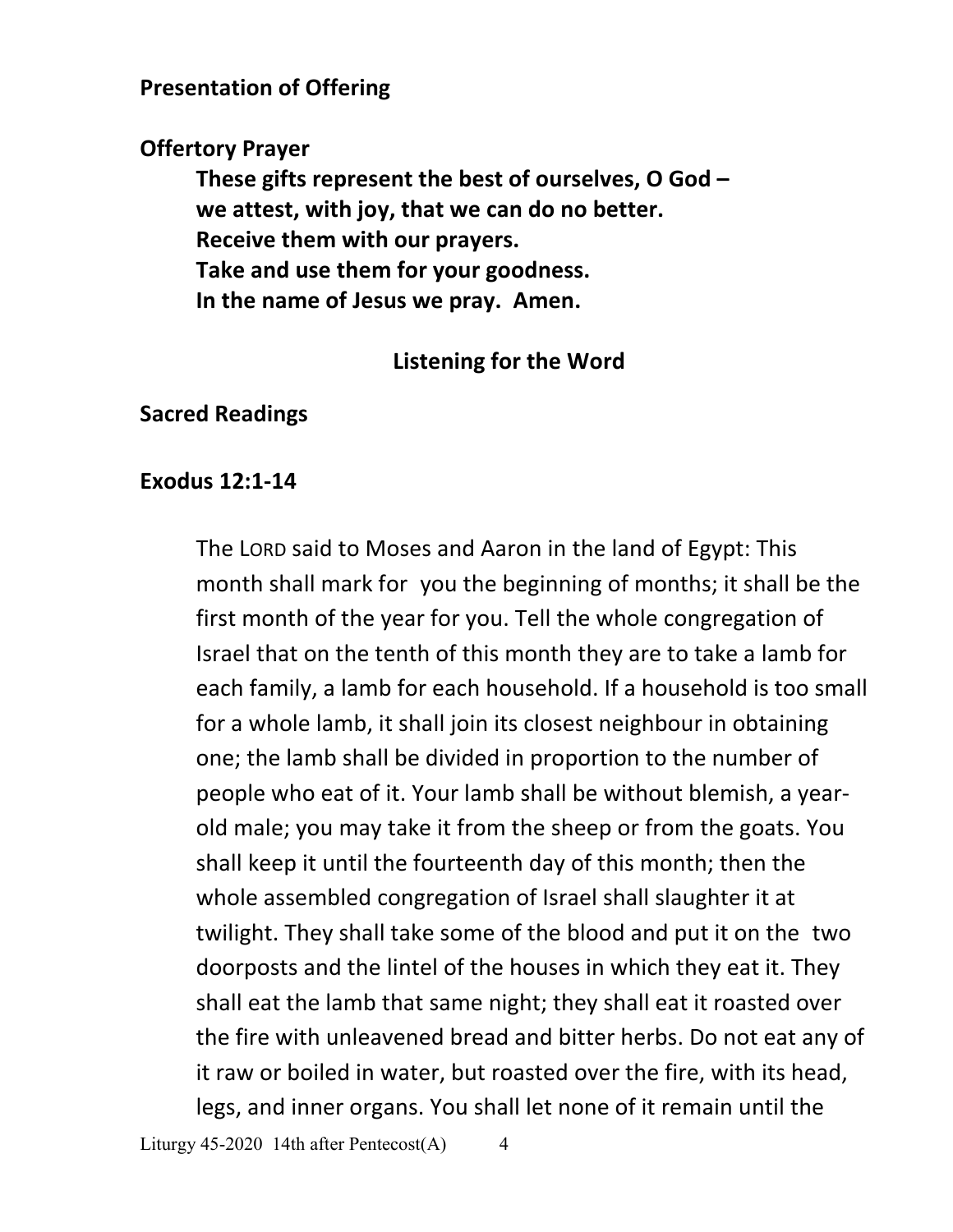morning; anything that remains until the morning you shall burn. This is how you shall eat it: your loins girded, your sandals on your feet, and your staff in your hand; and you shall eat it hurriedly. It is the passover of the LORD. For I will pass through the land of Egypt that night, and I will strike down every firstborn in the land of Egypt, both human beings and animals; on all the gods of Egypt I will execute judgments: I am the LORD. The blood shall be a sign for you on the houses where you live: when I see the blood, I will pass over you, and no plague shall destroy you when I strike the land of Egypt. This day shall be a day of remembrance for you. You shall celebrate it as a festival to the LORD; throughout your generations you shall observe it as a perpetual ordinance.

#### **Matthew 18:15-20**

"If another member of the church sins against you, go and point out the fault when the two of you are alone. If the member listens to you, you have regained that one. But if you are not listened to, take one or two others along with you, so that every word may be confirmed by the evidence of two or three witnesses. If the member refuses to listen to them, tell it to the church; and if the offender refuses to listen even to the church, let such a one be to you as a Gentile and a tax collector. Truly I tell you, whatever you bind on earth will be bound in heaven, and whatever you loose on earth will be loosed in heaven. Again, truly I tell you, if two of you agree on earth about anything you ask, it will be done for you by my Father in heaven. For where two or three are gathered in my name, I am there among them."

#### **Anthem**

#### **Sermon**

Liturgy  $45-2020$  14th after Pentecost(A)  $5$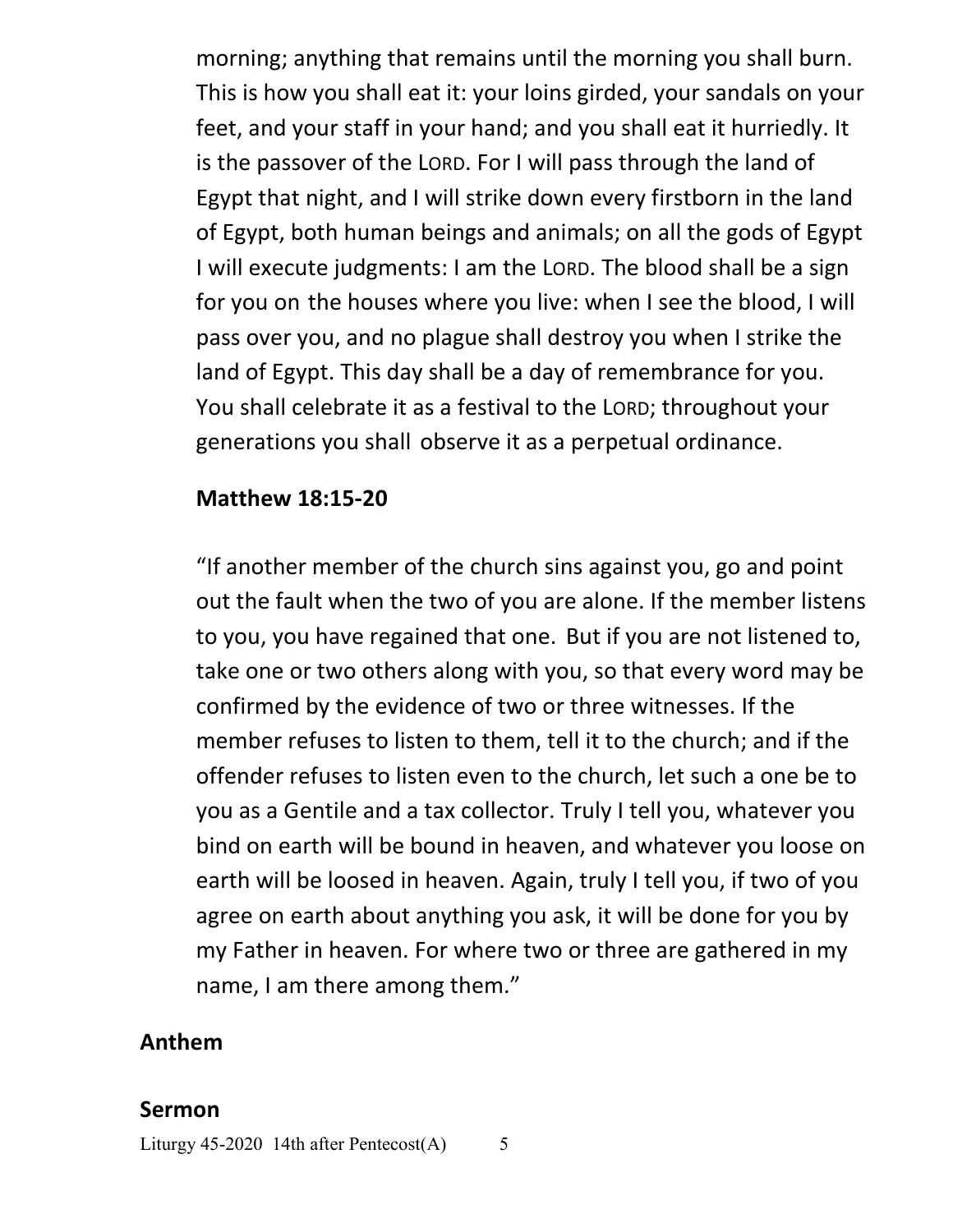## **Pastoral Prayer**

 Creator of heaven and earth, lover of each and every soul, we are filled with gratitude for the blessings of this life. For making us in your image to love and care for one another, we give you thanks. For the gift of Christ, who redeems and guides us, and who gives us a pattern for everyday living, we praise you. Hear us now as we pray for situations where your love and grace are sorely needed in the world you love.

 We pray for the church in this place and around the world, facing so many new challenges to respond to so many enduring needs…

 *(Silence is Kept)* 

 We pray for this beautiful planet, the fragile home we share with all living things…

#### *(Silence is Kept)*

 For those who provide leadership in this town and area and the nations of the world, that they may find the wisdom and courage to do justice in the decisions they make…

#### *(Silence is Kept)*

 For those who serve as teachers, healers and caregivers facing new situations this fall, and for all students who return to school in very different circumstances*…*

```
 (Silence is Kept)
```
For the homeless and the hungry, for the unemployed and the anxious, and for all who have become more vulnerable through the pandemic…  *(Silence is Kept)* 

 For those who mourn and those who are alone or feeling isolated…  *(Silence is Kept)*